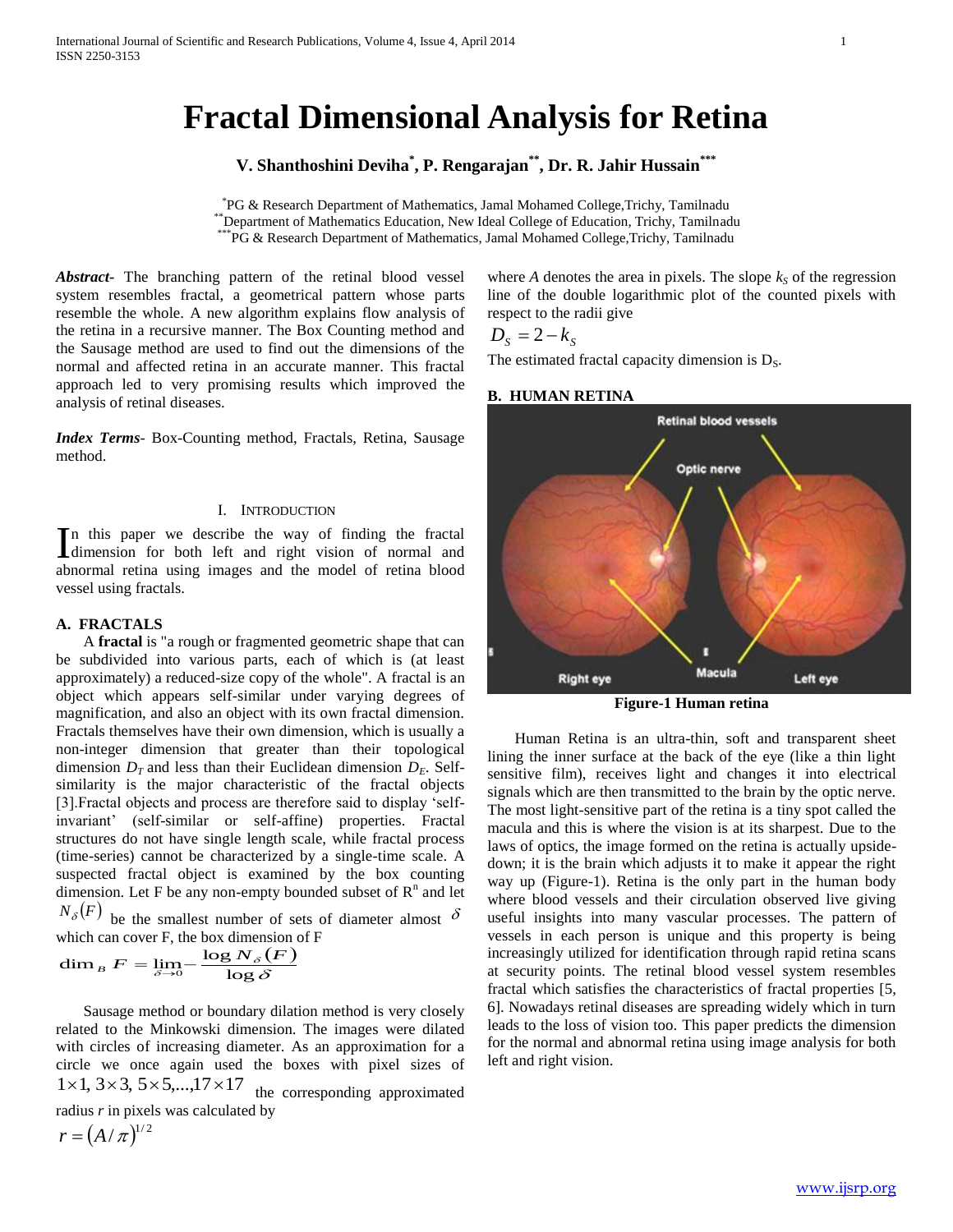International Journal of Scientific and Research Publications, Volume 4, Issue 4, April 2014 2 ISSN 2250-3153

### II. ALGORITHM

 The algorithm indicates the traversing of the blood flow in the blood vessel of the human retina in a recursive manner that acts a model for fractal.

**Flood-fill** (node, target-vessel, replacement-vessel):

1. If the vessel of *node* is not equal to *target-vessel*, return.

2. Set the vessel of *node* to *replacement-vessel*.

3. Perform **Flood-fill** (one step to the west of *node*, *targetvessel*, *replacement-vessel*).

 Perform **Flood-fill** (one step to the east of *node*, *targetvessel*, *replacement-vessel*).

 Perform **Flood-fill** (one step to the north of *node*, *targetvessel*, *replacement-vessel*).

 Perform **Flood-fill** (one step to the south of *node*, *targetvessel*, *replacement-vessel*).

4. Return.

The above algorithm has been programmed and run by using  $C_{++}$  [1].

### III. DISTANCE MEASURE

 Distance measure is the distance from the centre of mass to the perimeter point  $(x_i, y_i)$ . So the radial distance is defined as  $d(i) = \sqrt{(x(i) - \bar{x})^2 + (y(i) - \bar{y})^2}$  $i=0, 1, 2, \ldots$  . N-1

Here  $d(i)$  is a vector obtained by the distance measure of the boundary pixels. A normalized vector  $r(i)$  is obtained by dividing  $d(i)$  by the maximum value of  $d(i)$ <sup>[2]</sup>.

 The quantitative parameters such as Area, Perimeter, Formfactor and Invaslog can found out using Sausage method. Perimeter stands for the sum of all individual perimeters of all individual objects in the image and was calculated correspondingly.

# *Formfactor* =  $4\pi$  *Area perimeter*<sup>2</sup>

 $I$ *nvas* $log = -log(Form factor)$ 

The value of Invaslog has been specially proven to be a strong quantitative measure for the invasiveness.

### IV. RESULTS BASED ON REINAL IMAGES

The dimension D of the retinal images have been estimated

using Box-counting Method  $(D_B)$  and Sausage Method  $(D_s)$ <sub>.The amount of invasiveness is found out by Form Factor</sub>

and Invaslog. The above factors have been calculated for the normal as well as abnormal image for both left and right retina[4]. The table 1 and table 2 depict the dimension for normal retinal image and table 3 and table 4 for abnormal retinal image from the images given below. (Figure-2,3 and 4)



**Figure-2 Normal Image of Right and left retina**



**Figure-3 Abnormal Image of Right retina Figure-4 Abnormal Image of left retina**

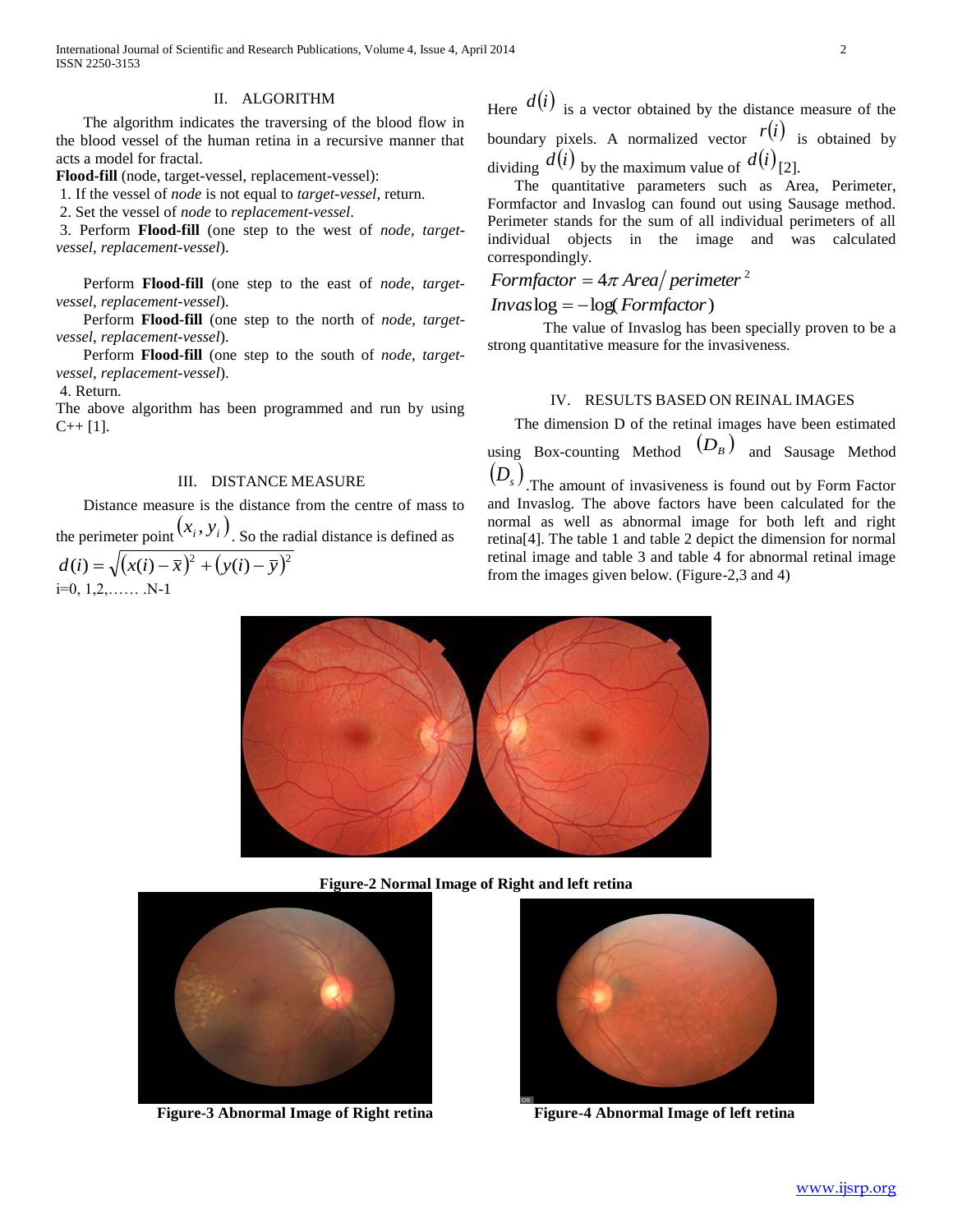|                                                         | <b>Right eye image</b>                                                   |                                                                        |                                                                                    |                                                                               |                                                                               |                          |                                                                          | Left eye image                                                     |                                                                               |                                                                               |                                                                               |                          |  |
|---------------------------------------------------------|--------------------------------------------------------------------------|------------------------------------------------------------------------|------------------------------------------------------------------------------------|-------------------------------------------------------------------------------|-------------------------------------------------------------------------------|--------------------------|--------------------------------------------------------------------------|--------------------------------------------------------------------|-------------------------------------------------------------------------------|-------------------------------------------------------------------------------|-------------------------------------------------------------------------------|--------------------------|--|
| Scaling                                                 | Area                                                                     | Perimeter                                                              | area<br>Total:                                                                     | Form factor                                                                   | Invaslog                                                                      | Dimension D <sub>b</sub> | Area                                                                     | Perimeter                                                          | Total area                                                                    | Form factor                                                                   | Invaslog                                                                      | Dimension D <sub>b</sub> |  |
| $\overline{c}$<br>3<br>4<br>5<br>6<br>7<br>8<br>9<br>10 | 68156<br>30053<br>16778<br>10662<br>7381<br>5386<br>4105<br>3218<br>2593 | 1080<br>939<br>749<br>603<br>481<br>419.1429<br>369<br>323.6666<br>290 | 69236<br>30992<br>17527<br>11265<br>7862<br>5805.1431<br>4474<br>3541.6665<br>2883 | 0.734<br>0.428<br>0.376<br>0.368<br>0.401<br>0.385<br>0.379<br>0.386<br>0.387 | 0.134<br>0.369<br>0.425<br>0.434<br>0.397<br>0.415<br>0.421<br>0.413<br>0.412 | 1.9750                   | 68395<br>30092<br>16799<br>10670<br>7373<br>5382<br>4106<br>3214<br>2592 | 1190<br>1071<br>838<br>679<br>534<br>456<br>400<br>348.3333<br>315 | 69585<br>31163<br>17637<br>11349<br>7907<br>5838<br>4506<br>3562.3333<br>2907 | 0.607<br>0.330<br>0.301<br>0.291<br>0.325<br>0.325<br>0.322<br>0.333<br>0.328 | 0.217<br>0.481<br>0.521<br>0.536<br>0.488<br>0.488<br>0.492<br>0.478<br>0.484 | 1.9739                   |  |

# **Table - 1. Box-Counting Method**

**Table - 2. Sausage method**

| <b>Scaling</b>                           | <b>Right eye image</b>                               |                                                                         |         |                                                  |                                                 | Left eye image                                                        |         |                          |  |  |
|------------------------------------------|------------------------------------------------------|-------------------------------------------------------------------------|---------|--------------------------------------------------|-------------------------------------------------|-----------------------------------------------------------------------|---------|--------------------------|--|--|
|                                          | Area                                                 | <b>Radius</b>                                                           | $K_{s}$ | $\begin{aligned} D_s \\ = 2 - K_s \end{aligned}$ | Area                                            | <b>Radius</b>                                                         | $K_{s}$ | $D_{s}$<br>$= 2 - K_{s}$ |  |  |
| 3<br>5<br>7<br>9<br>11<br>13<br>15<br>17 | 2923<br>1009<br>490<br>283<br>185<br>127<br>92<br>68 | 30.503<br>17.921<br>12.489<br>9.491<br>7.674<br>6.358<br>5.412<br>4.652 | 0.3956  | 1.6044                                           | 738<br>245<br>118<br>68<br>42<br>28<br>19<br>14 | 15.327<br>8.831<br>6.129<br>4.652<br>3.656<br>2.985<br>2.459<br>2.111 | 0.5118  | 1.4882                   |  |  |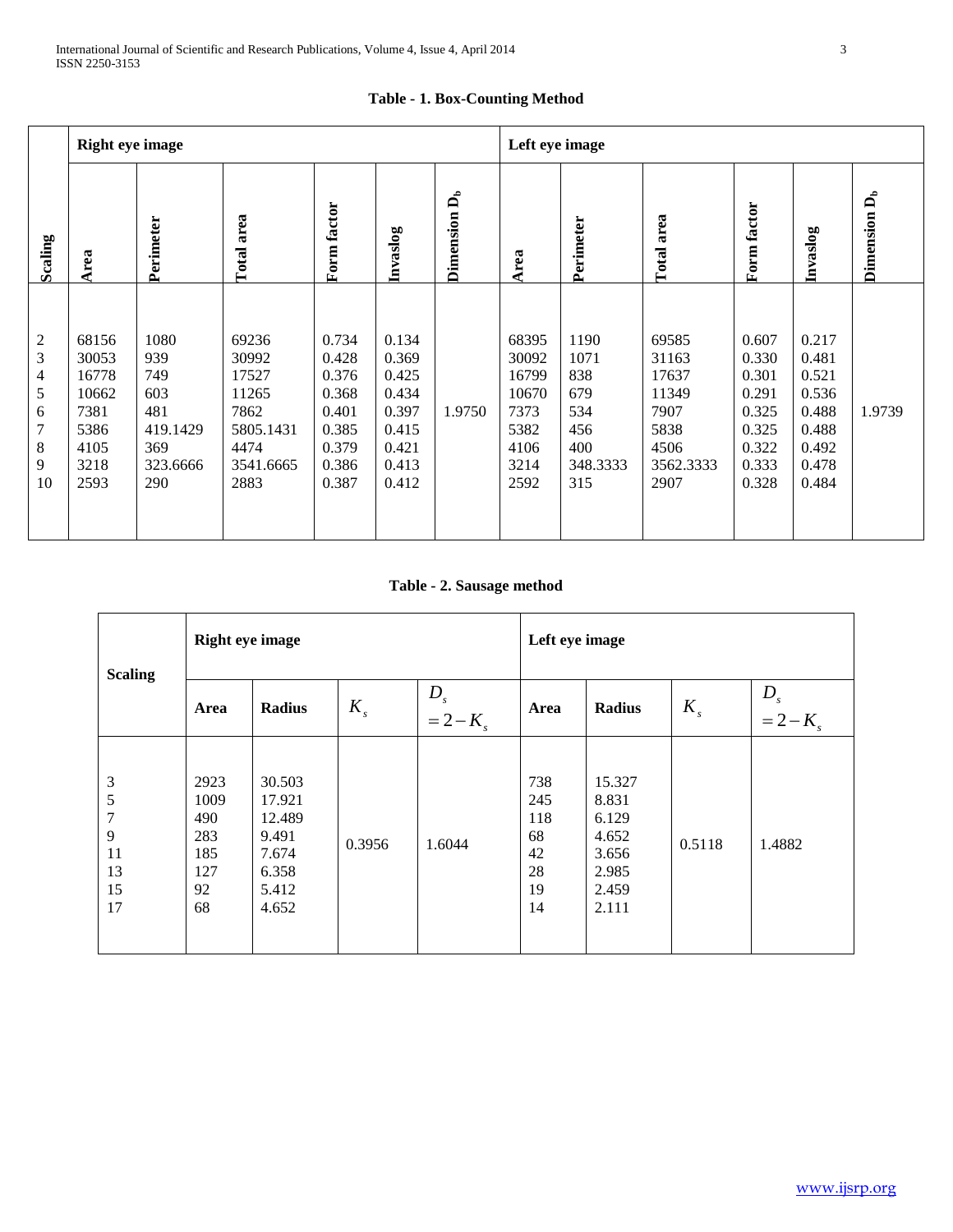|  |  | <b>Table - 3. Box-Counting Method</b> |  |
|--|--|---------------------------------------|--|
|--|--|---------------------------------------|--|

|                                                                  | <b>Right eye image</b>                                                  |                                                               |                                                                         |                                                                               |                                                                               |                          |                                                                        | Left eye image                                              |                                                                        |                                                                               |                                                                               |                          |  |
|------------------------------------------------------------------|-------------------------------------------------------------------------|---------------------------------------------------------------|-------------------------------------------------------------------------|-------------------------------------------------------------------------------|-------------------------------------------------------------------------------|--------------------------|------------------------------------------------------------------------|-------------------------------------------------------------|------------------------------------------------------------------------|-------------------------------------------------------------------------------|-------------------------------------------------------------------------------|--------------------------|--|
| Scaling                                                          | Area                                                                    | Perimeter                                                     | Total area                                                              | Form factor                                                                   | Invaslog                                                                      | Dimension D <sub>b</sub> | Area                                                                   | Perimeter                                                   | Total area                                                             | Form factor                                                                   | Invaslog                                                                      | Dimension D <sub>b</sub> |  |
| $\sqrt{2}$<br>3<br>$\overline{4}$<br>5<br>6<br>7<br>8<br>9<br>10 | 46793<br>20628<br>11523<br>7331<br>5054<br>3687<br>2804<br>2202<br>1770 | 1850<br>1290<br>922<br>723<br>545<br>456<br>398<br>328<br>316 | 48643<br>21920<br>12445<br>8054<br>5599<br>4143<br>3202<br>2530<br>2086 | 0.172<br>0.156<br>0.170<br>0.176<br>0.214<br>0.223<br>0.223<br>0.257<br>0.223 | 0.764<br>0.807<br>0.770<br>0.754<br>0.670<br>0.652<br>0.652<br>0.590<br>0.652 | 1.9611                   | 38184<br>16812<br>9381<br>5967<br>4127<br>3000<br>2283<br>1794<br>1439 | 760<br>651<br>508<br>398<br>319<br>281<br>249<br>223<br>197 | 38944<br>17463<br>9889<br>6365<br>4446<br>3281<br>2532<br>2017<br>1636 | 0.831<br>0.499<br>0.457<br>0.473<br>0.510<br>0.477<br>0.463<br>0.453<br>0.466 | 0.080<br>0.302<br>0.340<br>0.325<br>0.292<br>0.321<br>0.334<br>0.344<br>0.332 | 1.9689                   |  |

**Table - 4. Sausage method**

| <b>Scaling</b>                                        | <b>Right eye image</b>                                      |                                                                              |         |                      | Left eye image                                             |                                                                              |         |                          |  |
|-------------------------------------------------------|-------------------------------------------------------------|------------------------------------------------------------------------------|---------|----------------------|------------------------------------------------------------|------------------------------------------------------------------------------|---------|--------------------------|--|
|                                                       | Area                                                        | <b>Radius</b>                                                                | $K_{s}$ | $D_s$<br>= 2 – $K_s$ | Area                                                       | <b>Radius</b>                                                                | $K_{s}$ | $D_{s}$<br>$= 2 - K_{s}$ |  |
| $\mathfrak{Z}$<br>5<br>7<br>9<br>11<br>13<br>15<br>17 | 20628<br>7331<br>3687<br>2202<br>1459<br>1027<br>763<br>586 | 80.321<br>48.307<br>34.258<br>26.475<br>21.550<br>18.081<br>15.584<br>13.658 | 0.2464  | 1.7536               | 16812<br>5967<br>3000<br>1794<br>1177<br>835<br>617<br>468 | 73.153<br>43.582<br>30.902<br>23.897<br>19.356<br>16.303<br>14.014<br>12.205 | 0.2616  | 1.7384                   |  |

## V. CONCLUSION

 The Box-counting method and Sausage method are analyzed for the normal image as well as the pathological images. The comparison between the two methods for the normal image as well as the pathological image shows us the Sausage method gives the affordable results. As the dimension increases the invasiveness also increases which can be found from the above tables.

### **REFERENCES**

- [1] Aho, Hopcroft, Ullman, The Design and Analysis of Computer Algorithms, Pearson Education Asia, (2001), 176-179.
- [2] Hastings.H.M and Sugihara.G, Fractals, A user's guide for the national Sciences, Oxford University Press, Oxford, England, (1993).
- [3] Mandelbrot.B, The Fractal Geometry of Nature, San Francisco, W.H.Freeman, (1983).
- [4] Saine PJ. "Fundus Photography: Fundus Camera Optics." Ophthalmic Photographers' Society. September 30, 2006.